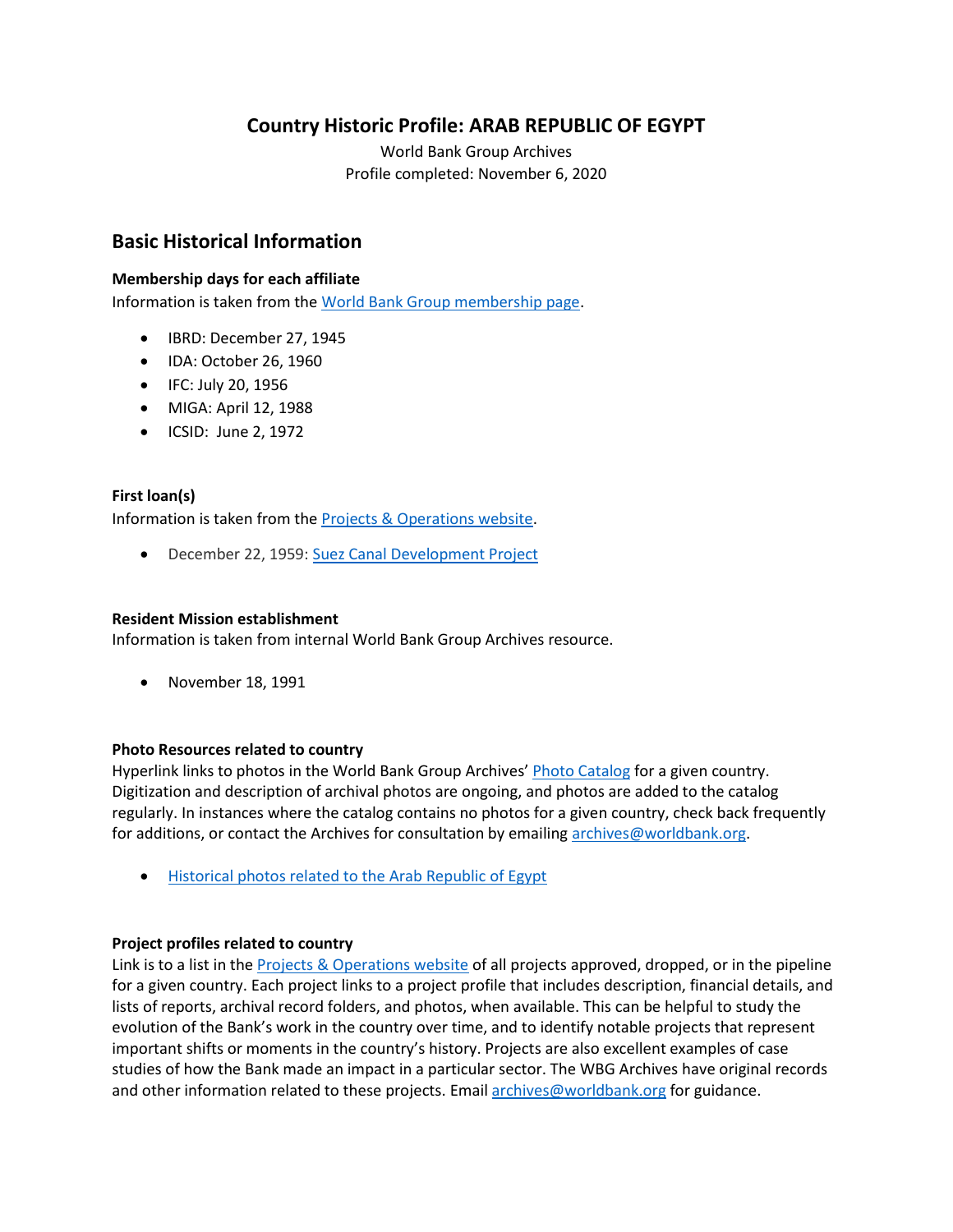• [Arab Republic of](https://projects.worldbank.org/en/projects-operations/projects-summary?countrycode_exact=EG) [Egypt project profiles in Projects & Operations](https://projects.worldbank.org/en/projects-operations/projects-summary?countrycode_exact=EG)

#### **Description of operational records in Archives Holdings**

Archival records relating to Bank operations are described according to the ISAD(g) standard and are accessible in our [Archives Holdings catalog.](https://archivesholdings.worldbank.org/) Descriptions include lengthy organizational histories of the regional vice presidency responsible for operations in that region and a description of records created and transferred to the Archives by that vice presidency. The descriptions in the catalog can be helpful to understand the organizational context of Bank work, and to understand more about the content of the records in the Archives.

• [Middle East and Northern Africa Regional Vice Presidency](https://archivesholdings.worldbank.org/records-of-middle-east-and-north-africa-regional-vice-presidency)

#### **Chronology events**

Events have been selected from the Archivists' Chronology, an 800+ page resource compiled by Bank Group archivists over the course of the institution's history. Events chosen include important firsts, milestones and other events that evidence the country's development history and/or its relationship with the World Bank Group. The Archivists' Chronology is accessible on [this page.](https://www.worldbank.org/en/about/archives/history/timeline) This list of events can be helpful to determine if you'd like to dig deeper into any moments in the country's history of engagement with the Bank. The WBG Archives may have original records and other information about these events. Email [archives@worldbank.org](mailto:archives@worldbank.org) for guidance.

**Bretton Woods Conference**; **Representatives of Egypt Attend**

July 1-22, 1944

**IBRD Articles of Agreement Signed by Egypt**  December 27, 1945

**Bank Survey Mission to Egypt**  March 25, 1949

**Bank Project Mission to Egypt**  June 18, 1951

**President Black's Seven-Week Trip to Middle East Includes Egypt** February 12, 1953

#### **Egypt First Middle Eastern Country to Complete Required Action for Membership in International Finance Corporation**  December 15, 1955

**Discussions Held on Possible Assistance for Aswan Dam Project**  December 17, 1955

**President Black and President Nasser Discuss Aswan Dam**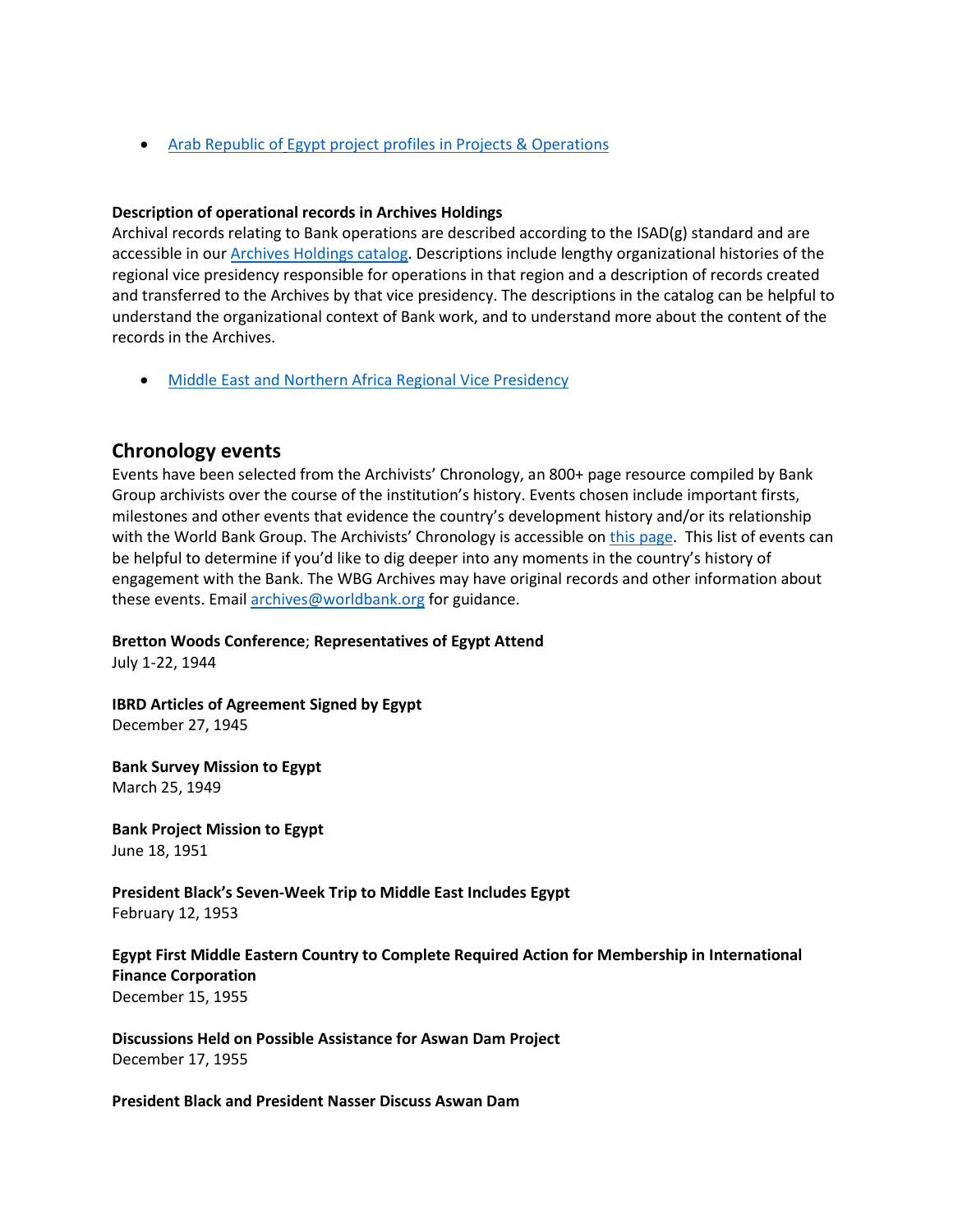January 24, 1956

**IFC Articles of Agreement Signed by Egypt** July 20, 1956

**President Black Visit to Cairo** November 6, 1957

**Suez Canal Compensation Discussed**  March 28, 1958

**Heads of Agreement on Suez Signed**  April 29, 1958

**Final Suez Compensation Agreement Signing**  July 14, 1958

**Egypt and Syria Jointly Establish United Arab Republic and Form a Single IBRD Membership** July 18, 1958

**First Funding for Egypt**  December 22, 1959

**IDA Articles of Agreement Signed by Egypt**  October 26, 1960

**Egypt Joins ICSID** June 2, 1972

**First Consultative Group for Egypt Meeting** May 11, 1977

**Announcement that International Convention Establishing the Multilateral Investment Guarantee Agency (MIGA) becomes Effective** April 12, 1988

**Resident Mission in Cairo Established** January 1, 1992

**President Wolfensohn meets with Egyptian President Hosni Mubarak**  October 14, 2002

**Egypt: World Bank and the NGO Service Center Launch Innovation Competition to Spur New Development Ideas** December 4, 2002

**Development Marketplace opens in Cairo, Egypt** May 7, 2003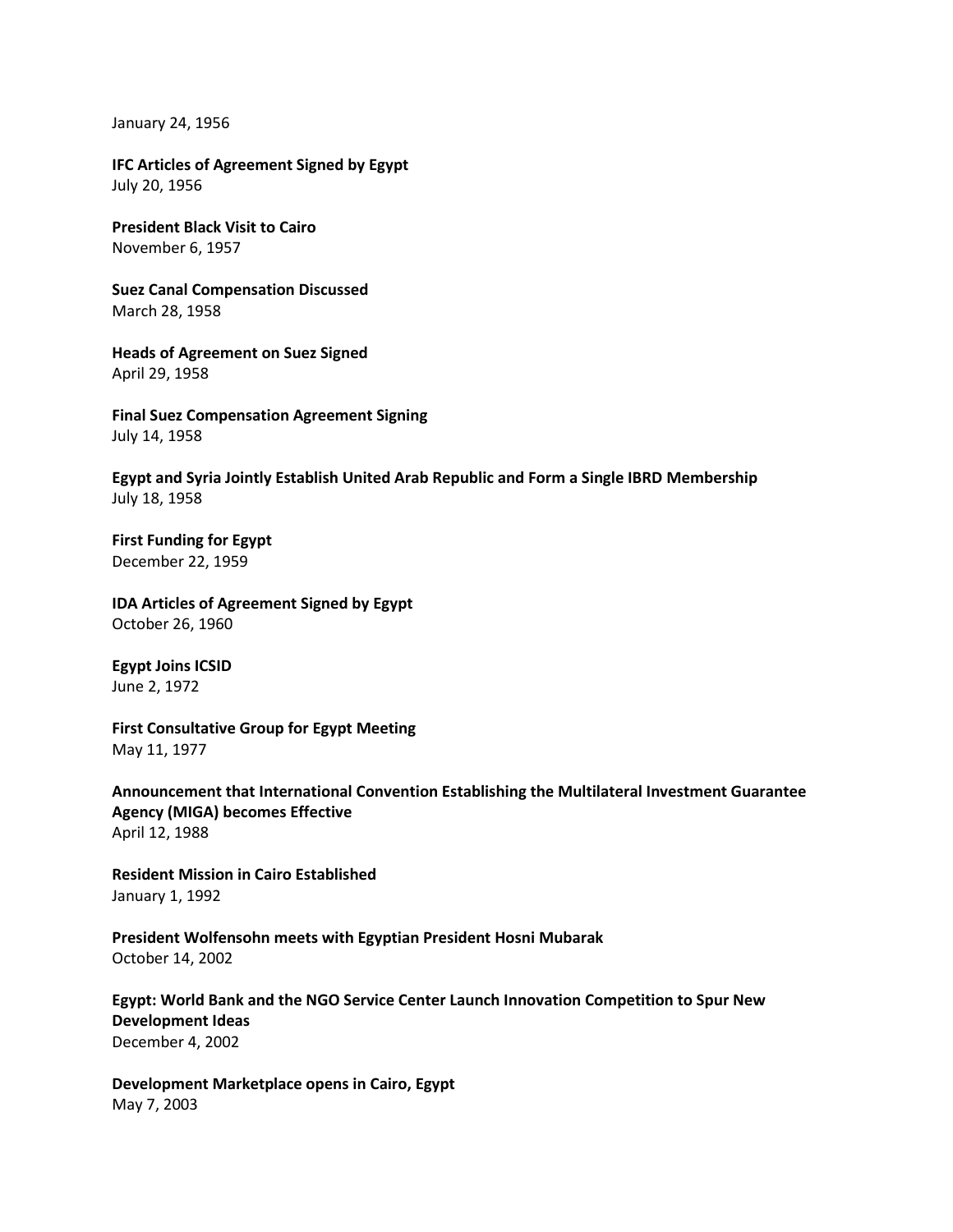#### **First Carbon Finance Agreement on Solid Waste Composting Signed in Egypt** July 2, 2008

## **World Bank Group Support for Egypt and Tunisia World Bank Group**

May 24, 2011

# **World Bank Group Timeline Events**

Events are selected from th[e World Bank Group Timeline.](https://timeline.worldbank.org/#event-bretton-woods-conference-begins) The Timeline is an online platform created by the Archives designed to highlight the important events in the Bank Group's history and to illuminate those events through a variety of archival records, photos, video and audio clips, oral history transcripts, reports, and more.

#### [The World Bank Group signs Suez Canal compensation agreement](https://timeline.worldbank.org/?field_timeline_target_id=All&combine=suez#event-the-world-bank-group-signs-suez-canal-compensation-agreement) July 14, 1958

## **Early Country Economic Reports**

Reports have been selected from the [Documents & Reports website,](https://documents.worldbank.org/) a database of publicly available World Bank Group authored reports and publications dating to the opening of the Bank in 1946. Country economic reports that are selected here are, in many cases, some of the earliest economic studies ever published on Bank member countries. Reports discussing the whole economy of a country, rather than individual sectors, are prioritized in this list.

| <b>Document Name</b>                                                              | <b>Document Date</b> |
|-----------------------------------------------------------------------------------|----------------------|
| Report on the economy of the Egypt, Arab Republic of                              | July 26, 1949        |
| Recent economic developments in Egypt, Arab Republic of                           | April 5, 1951        |
| The external debt of Egypt                                                        | July 15, 1951        |
| Egypt - Technical review of development projects in Egypt                         | August 28, 1951      |
| The economy and creditworthiness of Egypt                                         | September 26, 1951   |
| <b>Egypt - Economic development</b>                                               | August 31, 1955      |
| United Arab Republic - Present economic position and prospects                    | December 31, 1959    |
| United Arab Republic - The economy (Vol. 2)                                       | November 14, 1966    |
| <b>United Arab Republic - The economy</b>                                         | November 14, 1966    |
| United Arab Republic - Current economic position and prospects                    | August 31, 1969      |
| United Arab Republic - Current economic position and prospects                    | June 30, 1971        |
| <b>Egypt - Current economic position and prospects</b>                            | December 31, 1972    |
| Egypt - The economy in 1974: its position and prospects                           | September 30, 1974   |
| <b>Egypt - Economic report</b>                                                    | January 31, 1976     |
| <b>Egypt - Economic report</b>                                                    | March 31, 1977       |
| <b>Egypt - Economic management in a period of transition: The main report</b>     | May 8, 1978          |
| <b>Egypt - Economic management in a period of transition (Vol. 3): Productive</b> |                      |
| sectors                                                                           | May 8, 1978          |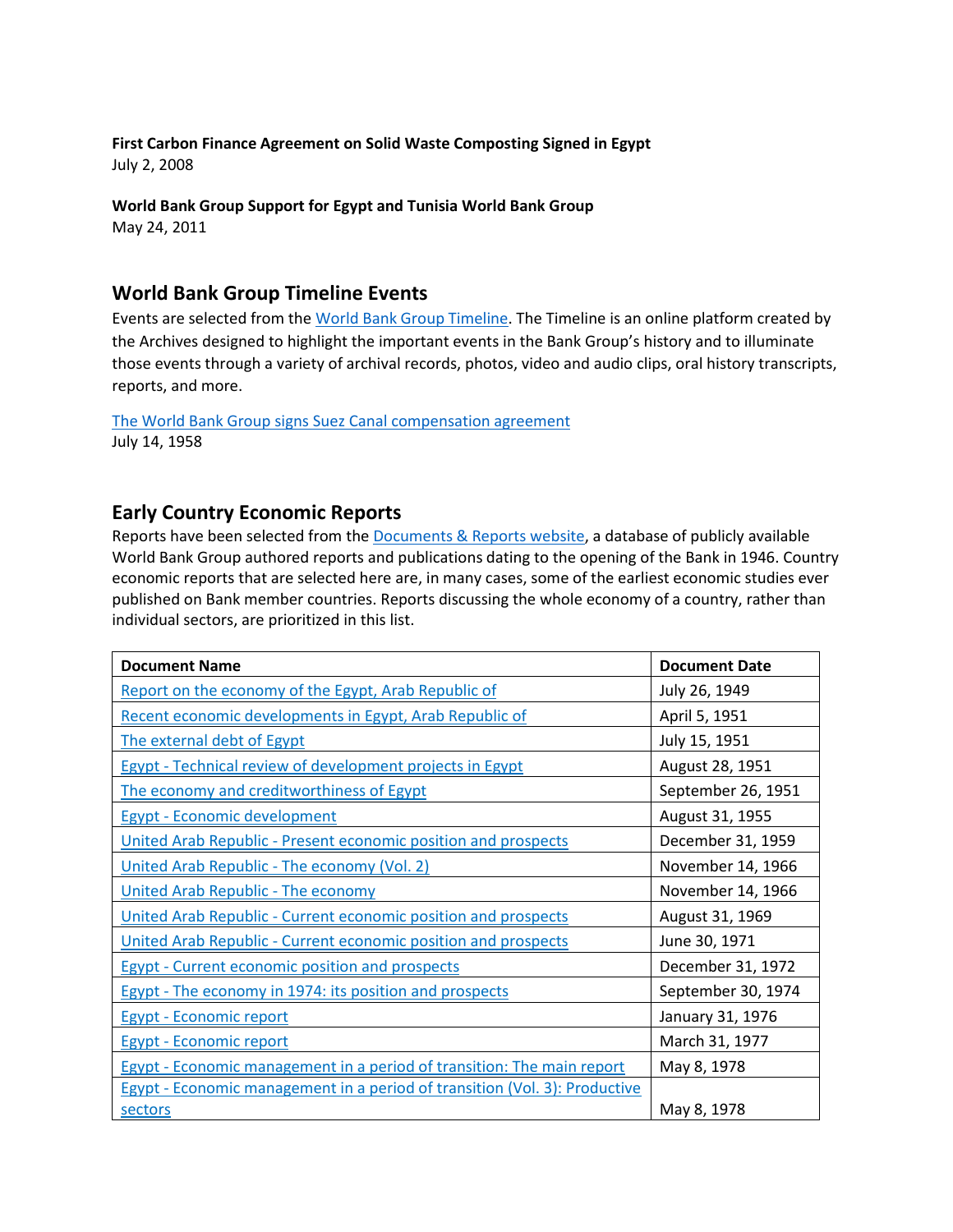| Egypt - Economic management in a period of transition (Vol. 4): Financial   |                   |
|-----------------------------------------------------------------------------|-------------------|
| resources                                                                   | May 8, 1978       |
| Egypt - Economic management in a period of transition (Vol. 5): Physical    |                   |
| infrastructure                                                              | May 8, 1978       |
| Egypt - Economic management in a period of transition (Vol. 6): Statistical |                   |
| appendix                                                                    | May 8, 1978       |
| Egypt - Economic management in a period of transition (Vol. 2): Human       |                   |
| resources                                                                   | May 8, 1978       |
| Egypt - Recent economic developments and external capital requirements      | May 31, 1978      |
| Egypt - Recent economic developments and external capital requirements      | November 12, 1979 |
| Egypt - Recent economic developments and external capital requirements      | December 31, 1980 |
| Egypt - Domestic resource mobilization and growth prospects for the         |                   |
| 1980's                                                                      | December 31, 1980 |
| <b>Egypt - Current economic situation and growth prospects</b>              | October 31, 1983  |
| <b>Egypt - Current economic situation and economic reform program</b>       | October 22, 1986  |
| Egypt - Country economic memorandum: economic readjustment with             |                   |
| growth: Summary and conclusions                                             | February 2, 1990  |
| Egypt - Country economic memorandum: economic readjustment with             |                   |
| growth (Vol. 2): Main report                                                | February 2, 1990  |
| Egypt - Country economic memorandum: economic readjustment with             |                   |
| growth (Vol. 3): Annexes                                                    | February 2, 1990  |
| Egypt - Reform and development of the securities market:                    |                   |
| recommendations to the government                                           | February 29, 1992 |
| Egypt - Country economic memorandum: issues in sustaining economic          |                   |
| growth (Vol. 3): Working Papers Annex                                       | March 15, 1997    |
| Egypt - Country economic memorandum: issues in sustaining economic          |                   |
| growth (Vol. 4): Statistical Annex                                          | March 15, 1997    |
| Egypt - Country economic memorandum: issues in sustaining economic          |                   |
| growth (Vol. 2): Main Report                                                | March 15, 1997    |
| Egypt - Country economic memorandum: issues in sustaining economic          |                   |
| growth: Summary Report                                                      | March 15, 1997    |
| Egypt - Poverty reduction in Egypt - diagnosis and strategy (Vol. 2): Annex |                   |
| tables                                                                      | June 29, 2002     |
| Egypt - Poverty reduction in Egypt - diagnosis and strategy: Main report    | June 29, 2002     |

# **Country Assistance Strategies**

The list is based on a similar list compiled by the World Bank's Secretary's staff. Introduced in 1990 and replaced by the Country Partnership Framework (CPF) in 2014, the CAS is an overview of each borrowing country's current economic situation and contains a discussion of its development challenges, prospects, and project-planning. Reports discussing the whole economy of a country, rather than individual sectors, are prioritized in this list.

| Country Strategies Included within Project Documents |              |
|------------------------------------------------------|--------------|
| <b>Egypt - Social Fund Project</b>                   | May 29, 1991 |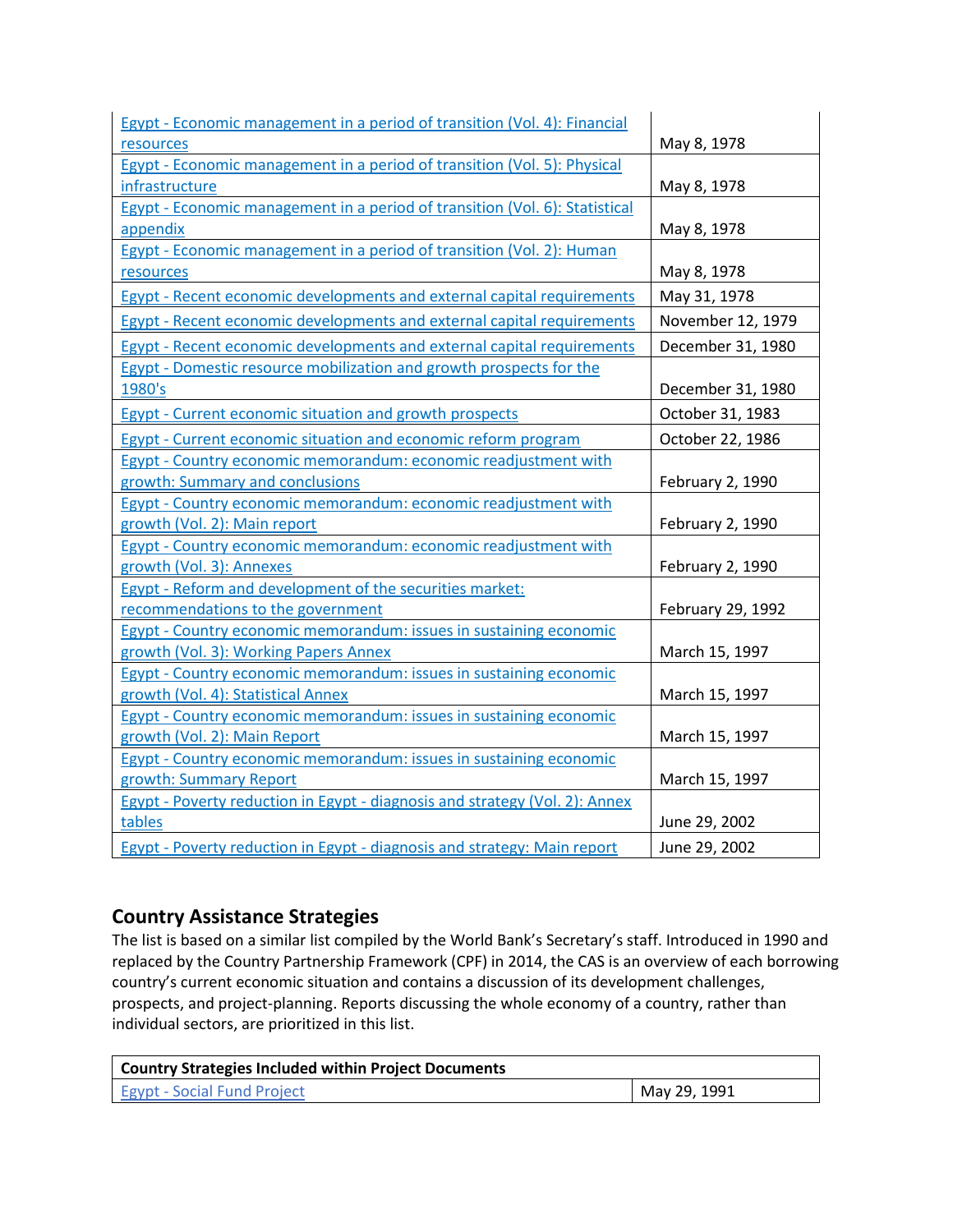| <b>Egypt - National Drainage Project</b>                               | October 29, 1991  |
|------------------------------------------------------------------------|-------------------|
| <b>Egypt - Agricultural Modernization Project</b>                      | March 3, 1994     |
| <b>Stand-Alone Country Strategies</b>                                  |                   |
| <b>Egypt - Country Assistance Strategy</b>                             | May 5, 1997       |
| Egypt - Country assistance strategy                                    | June 5, 2001      |
| <b>Egypt - Country assistance strategy</b>                             | May 20, 2005      |
| The Arab Republic of Egypt - Country assistance strategy progress      |                   |
| report for the period FY06-08                                          | June 9, 2008      |
| Egypt, Arab Republic of - Interim strategy note                        | May 31, 2012      |
| Egypt, Arab Republic of - Country partnership framework for the period |                   |
| FY2015-19                                                              | November 20, 2015 |
| Egypt, Arab Republic of - Performance and Learning Review of the       |                   |
| Country Partnership Framework for the Period of FY15-FY19              | April 3, 2019     |

## **Staff Newsletters**

Resources have been selected from the World Bank Group's [Documents & Reports website.](https://documents.worldbank.org/) The World Bank has produced a staff newsletter since 1947. The publication changed its name twice: from International Bank Notes to Bank Notes in 1971 and then to Bank's World in 1982. The newsletter moved online in 2000 and physical publication ceased. In addition to offering news relating to Bank operations and country development, the newsletters were intended to foster a sense of community among staff by highlighting social events, marriages and births, the arrival of new staff, recreational events, favorite cooking recipes submitted by staff, and features on different aspects of staff's home country and culture.

| International Bank Notes -- Vol. 2, Iss. 20 | November 1, 1948   | "Impressions of the Middle East"    |
|---------------------------------------------|--------------------|-------------------------------------|
|                                             |                    | No Title - "Photos from mission to  |
| International Bank Notes -- Vol. 3, Iss. 8  | May 1, 1949        | Middle East"                        |
| International Bank Notes -- Vol. 3, Iss. 10 | June 1, 1949       | "Impressions from Egypt"            |
|                                             |                    | "Impressions of a visit to Egypt,   |
| International Bank Notes -- Vol. 3, Iss. 16 | August 15, 1949    | Iraq and Iran"                      |
| International Bank Notes -- Vol. 5, Iss. 9  | September 1, 1951  | "Egypt Revisited"                   |
| International Bank Notes -- Vol. 9, Iss. 8  | August 1, 1955     | "A visit to Egypt"                  |
|                                             |                    | "Suez - The beginning of clearance  |
| International Bank Notes -- Vol. 11, Iss. 9 | September 1, 1957  | operations"                         |
| Bank's World -- Vol. 3, Iss. 1              | January 1, 1984    | "The Economic Situation in Egypt"   |
| Bank's World -- Vol. 8, Iss. 8              | August 1, 1989     | "The Wonders of Water"              |
| Bank's World -- Vol. 13, Iss. 5             | May 1, 1994        | "The Matruh Resource                |
|                                             |                    | Management Project - Gaining by     |
|                                             |                    | Losing Control"                     |
| Bank's World -- Vol. 1, Iss. 12             | September 18, 1997 | "Social funds offer key to reaching |
|                                             |                    | the poor"                           |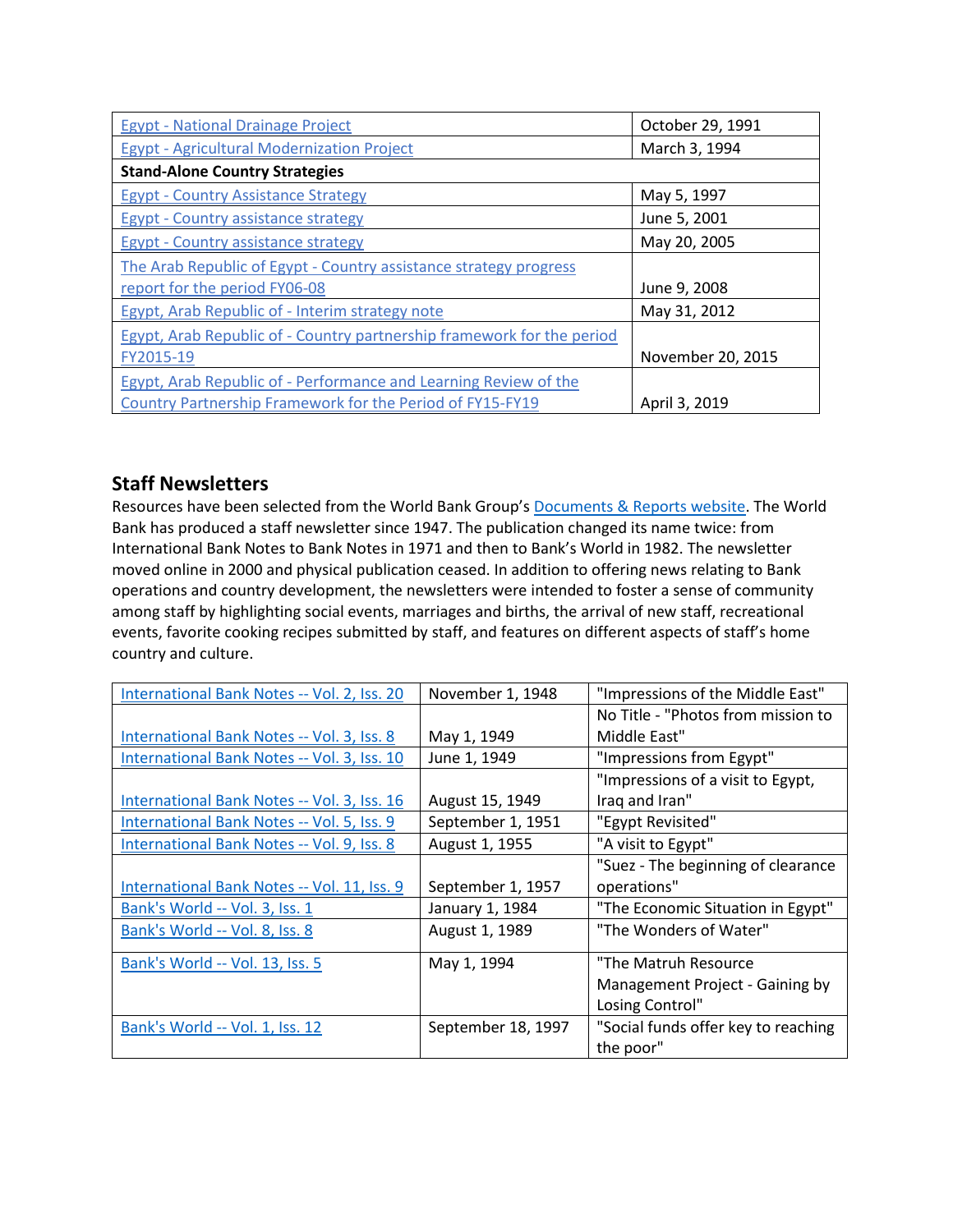## **Oral histories**

Oral histories are selected from the World Bank Group Archives' [Oral History website.](https://oralhistory.worldbank.org/) The site contains transcripts of oral history interviews with departed staff and, in lesser number, Executive Directors and other individuals affiliated with or impacted by the World Bank Group. Interviews were conducted as part of an ongoing effort by the Archives to collect the personal stories and reflections of Bank Group staff. A portion of the interviews was conducted as research for publications. Each transcript provides a valuable first-person account of Bank activities and decision-making from the very beginning of its operations.

| Sir William Iliff            | August 12 and 16, 1961                          |
|------------------------------|-------------------------------------------------|
| <b>Davidson Sommers</b>      | August 2, 1961                                  |
| Eugene R. Black              | <b>August 6, 1961</b>                           |
| Dr. James Lee and Olive Nash | April 4, 1985                                   |
| Michael Lejeune              | November 19 and July 17, 1985, Second Interview |
|                              | Session                                         |
| Sir Denis H. F. Rickett      | August 20, 1986                                 |
| Ibrahim F. I. Shihata        | May 11, 1994                                    |
| Attila Karaosmanoglu         | November 17, 1984 and January 10 and 18, 1985   |
| Ibrahim F. I. Shihata        | May 23 and 24, 2000                             |

## **Online exhibits**

Online exhibits are authored by the World Bank Group staff and are accessible on both the Archives' [external site](https://www.worldbank.org/en/about/archives/history/exhibits) and as a [series of older exhibits](https://documents.worldbank.org/en/publication/documents-reports/documentlist?colti=World%20Bank%20Group%20Archives%20exhibit%20series) in the Documents & Reports website. Exhibits focus on notable personalities and accomplishments in the Bank Group's history.

None.

## **Executive Directors**

The list is based on the World Bank Group [Board of Directors website.](https://worldbankgroup.sharepoint.com/sites/wbsites/ExecutiveBoard/Pages/pc/About-the-Boards-05222019-155532/List-of-Executi-05222019-155839.aspx) The country following the name of each ED indicates their nationality.

| VARVARESSOS, K., (Greece)                   | May 7, 1946       | October 31, 1948 |
|---------------------------------------------|-------------------|------------------|
| ONARAN, Mekin H. (Turkey)                   | November 1, 1948  | October 31, 1950 |
| SHAH, Yaqub, (Pakistan)                     | November 15, 1950 | October 31, 1952 |
| SHOAIB, Mohamed, (Pakistan)                 | November 1, 1952  | October 31, 1958 |
| AHMAD, M. M., (Pakistan)                    | August 22, 1972   | October 31, 1972 |
| AHMAD, M. M., (Pakistan)                    | November 1, 1972  | October 31, 1974 |
| AL-ATRASH, Muhammad, (Syrian Arab Republic) | November 1, 1974  | October 31, 1976 |
| EL NAGGAR, Said E. (Egypt)                  | November 24, 1976 | October 31, 1978 |
| EL NAGGAR, Said E. (Egypt)                  | November 1, 1978  | October 31, 1982 |
| EL NAGGAR, Said E. (Egypt)                  | November 1, 1982  | October 31, 1984 |
| AL-SULTAN, Fawzi H. (Kuwait)                | November 1, 1984  | October 31, 1986 |
| AL-SULTAN, Fawzi H. (Kuwait)                | November 1, 1986  | October 31, 1992 |
| AL-SULTAN, Fawzi H. (Kuwait)                | November 1, 1992  | February 5, 1993 |